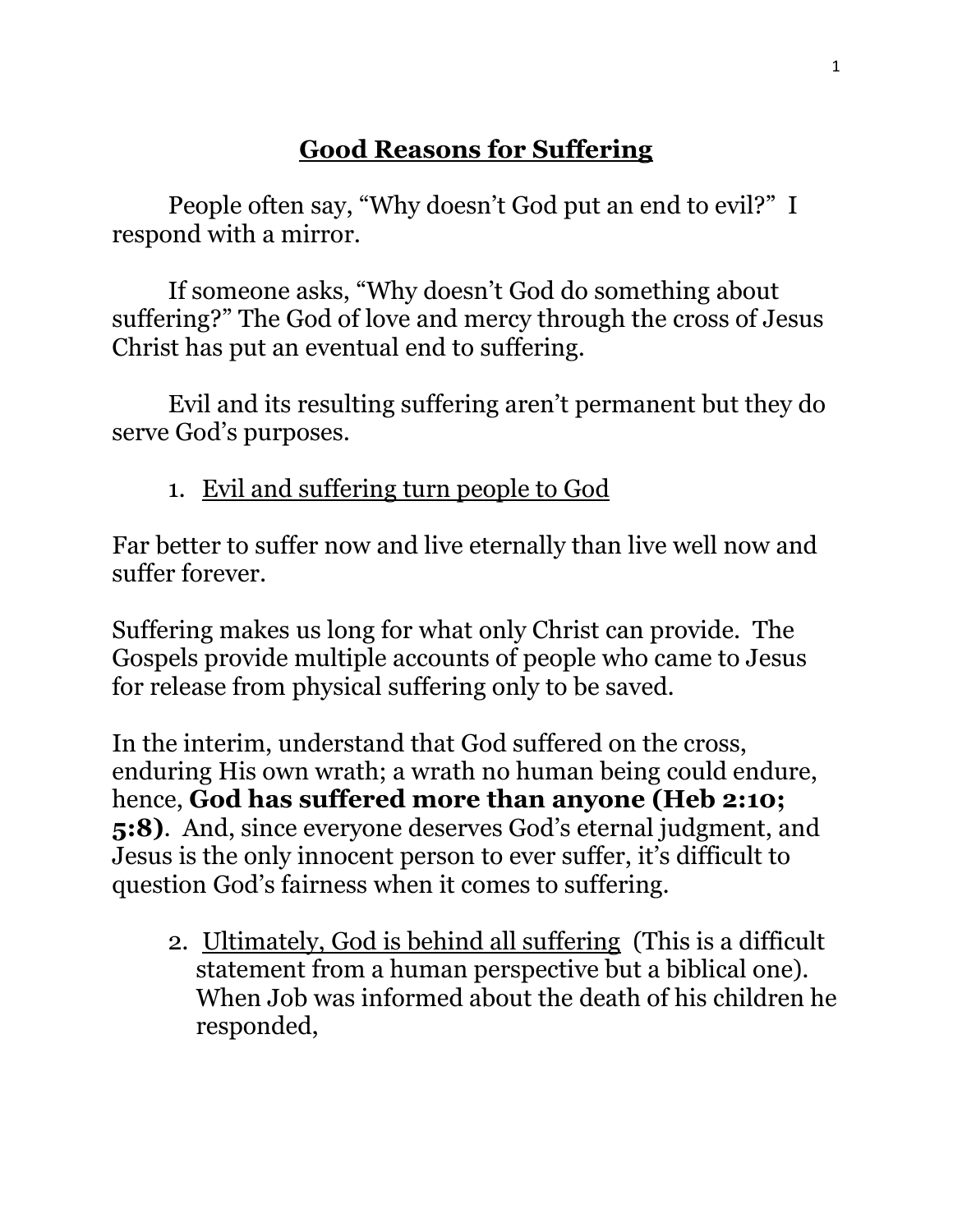*"And he said, "Naked I came from my mother's womb, and naked shall I return. The LORD gave, and the LORD has taken away; blessed be the name of the LORD." In all this Job did not sin or charge God with wrong"* (Job 1:21-22).

- a) Job ascribed the death of his children to God, not to nature, to an accident, etc but to God.
- b) He did not sin doing so with the implication that to charge God with wrong in causing his or his children's suffering would have been sin, also confirming #1.

People often want to deny this but forget the flood, God sending Nebuchadnezzar into Jerusalem, etc. Scripture clearly teaches that God directly and indirectly causes suffering but since God is sovereign and, as sovereign, could eliminate all suffering, it is correct to say that God is behind all suffering.

3. God chooses who will suffer, when they will suffer, how long they will suffer and to what degree they will suffer.

Exodus 3:7 – *"Then the LORD said, "I have surely seen the affliction of my people who are in Egypt and have heard their cry because of their taskmasters. I know their sufferings…"*

God created the famine that sent Israel into Egypt, gave power to the Egyptians, watched Israel suffer, was fully aware of all their sufferings, and determined to end it according to His will. (There are multiple scriptures on this)

Nehemiah 9:27 – *"Therefore you gave them into the hand of their enemies, who made them suffer. And in the time of their suffering they cried out to you and you heard them from heaven,*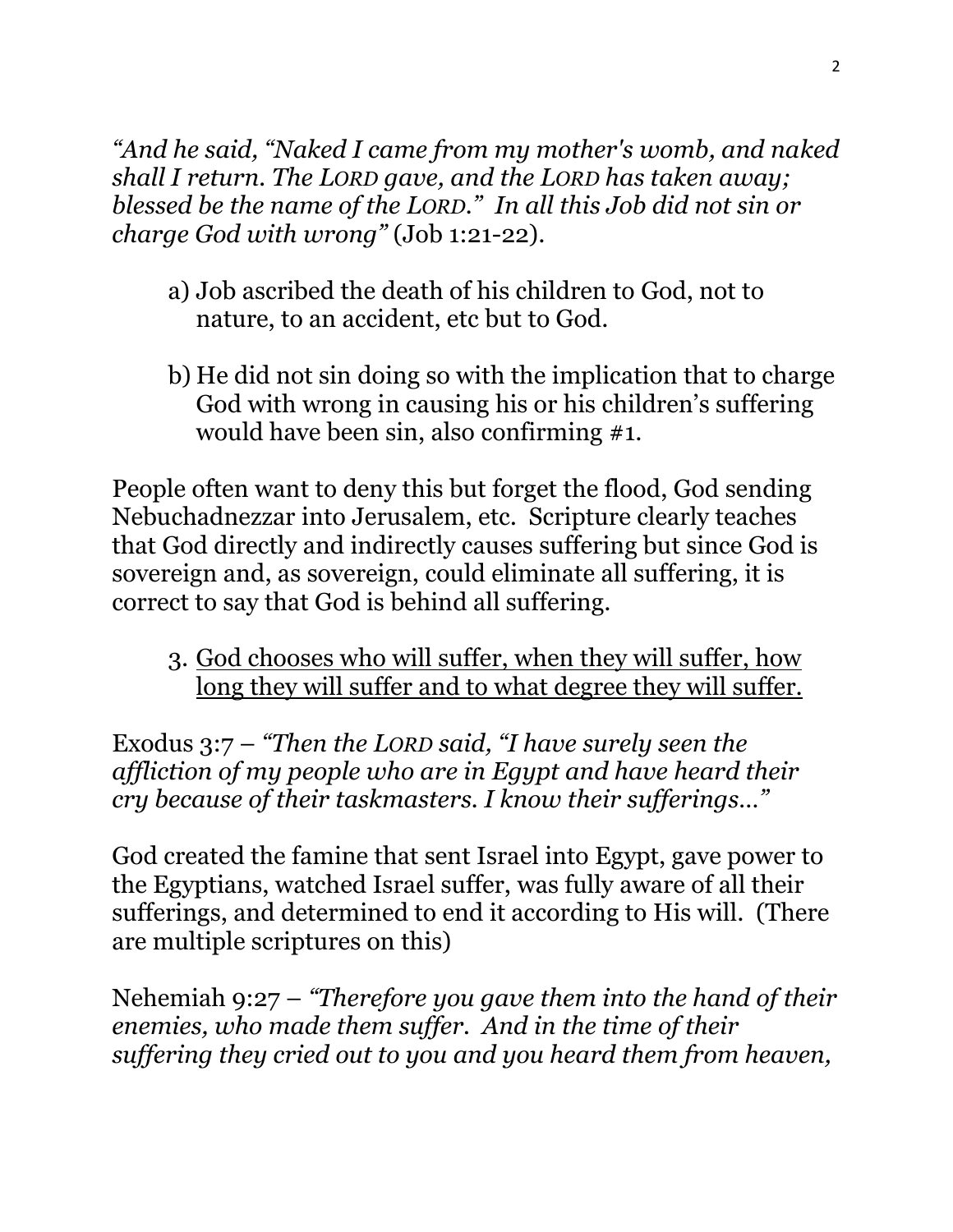*and according to your great mercies you gave them saviors who saved them from the hand of their enemies."* 

### 4. God intends to magnify His grace in suffering.

*"My grace is sufficient for you, for my power is made perfect in weakness."* (2 Cor 12:9).

Paul's response was to cease praying for the thorn to be removed and Christ's presence to be magnified.

#### 5. Christians rejoice in suffering because we know God loves us.

Romans 5:3-5 – "*we rejoice in our sufferings, knowing that suffering produces endurance, 4 and endurance produces character, and character produces hope, 5 and hope does not put us to shame, because God's love has been poured into our hearts through the Holy Spirit who has been given to us."*

The Scriptures teach us to hope in God while suffering.

*"Behold, we consider those blessed who remained steadfast. You have heard of the steadfastness of Job and you have seen the purpose of the Lord, how the Lord is compassionate and merciful."* (Job 5:11).

#### 6. God has eternal purposes in suffering which are for the good of His people.

Romans 8:28 should not be employed without its context of suffering.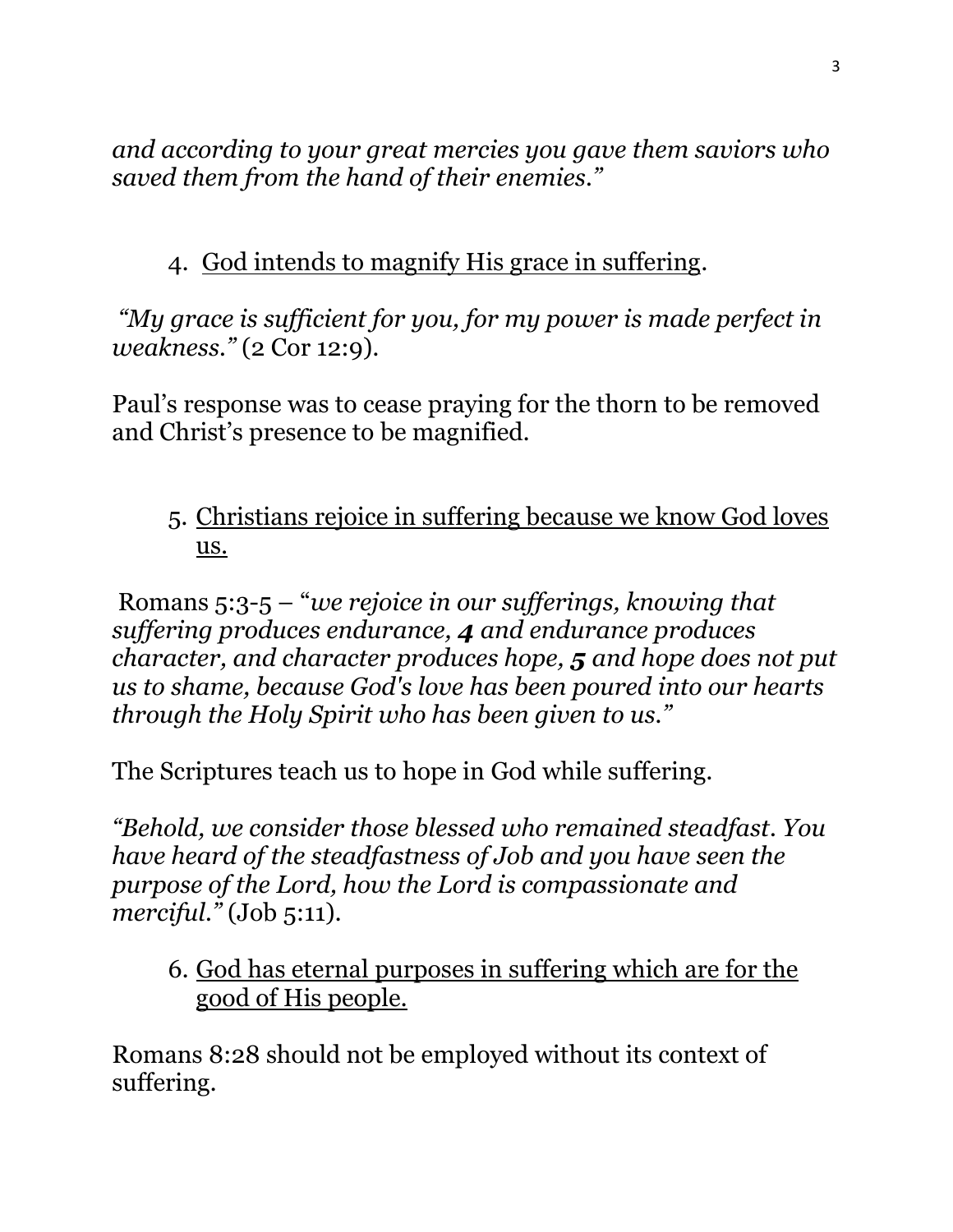*"For I consider that the sufferings of this present time are not worth comparing with the glory that is to be revealed to us. 19 For the creation waits with eager longing for the revealing of the sons of God. 20 For the creation was subjected to futility, not willingly, but because of him who subjected it, in hope 21 that the creation itself will be set free from its bondage to corruption and obtain the freedom of the glory of the children of God. 22 For we know that the whole creation has been groaning together in the pains of childbirth until now. 23 And not only the creation, but we ourselves, who have the firstfruits of the Spirit, groan inwardly as we wait eagerly for adoption as sons, the redemption of our bodies. 24 For in this hope we were saved. Now hope that is seen is not hope. For who hopes for what he sees? 25 But if we hope for what we do not see, we wait for it with patience. 26 Likewise the Spirit helps us in our weakness. For we do not know what to pray for as we ought, but the Spirit himself intercedes for us with groanings too deep for words. 27 And he who searches hearts knows what is the mind of the Spirit, because the Spirit intercedes for the saints according to the will of God. 28 And we know that for those who love God all things work together for good, for those who are called according to his purpose. 29 For those whom he foreknew he also predestined to be conformed to the image of his Son, in order that he might be the firstborn among many brothers. 30 And those whom he predestined he also called, and those whom he called he also justified, and those whom he justified he also glorified."*

7. Suffering witness to the world of God's reality, redemption and all-sufficient grace.